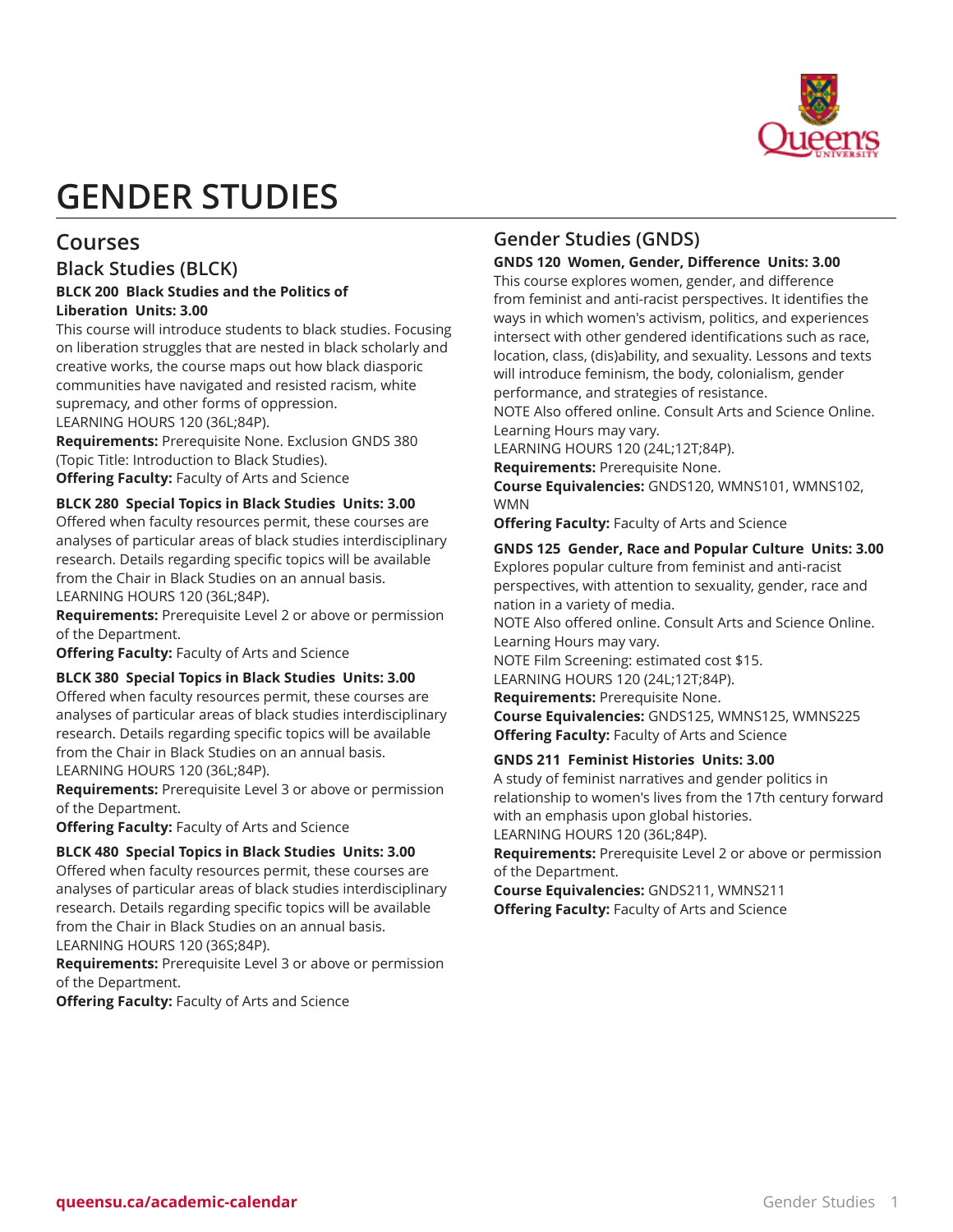

#### **GNDS 212 Racism, Colonialism and Resistance Units: 3.00**

Decades after the formal decolonization of former colonies, the power relations of the colonial world - and the racism it engendered - remain deeply embedded in the West, and are intrinsic to contemporary relations of globalization. This course explores European colonialism; historical and social constructions of 'race'; the ongoing occupation of Indigenous peoples' territories; and contemporary racism.

LEARNING HOURS 120 (24L;12T;84P).

**Requirements:** Prerequisite Level 2 or above or permission of the Department.

**Course Equivalencies:** GNDS212, WMNS212 **Offering Faculty:** Faculty of Arts and Science

#### **GNDS 215 Introduction to Sexual and Gender Diversity Units: 3.00**

This course is an introduction to studies in sexuality and gender diversity. It will survey the field and include topics such as classical inquiries into sexuality, contemporary theories on Lesbian, Gay, Bisexual, Transgender and Queer identities, sexual movements, human rights, sexual morality, pornography, global sex trade, and queer cultural production. This course is open to all students but required for students enrolled in the Certificate in Sexual and Gender Diversity. It is designed to introduce SXGD students to the field and prepare them for selecting future courses.

NOTE Also offered online. Consult Arts and Science Online. Learning Hours may vary.

NOTE Also offered at the Bader International Study Centre. Learning Hours may vary.

NOTE Film Screening: estimated cost \$15.

LEARNING HOURS 120 (24L;12T;84P).

**Requirements:** Prerequisite Level 2 or above or permission of the Department.

**Course Equivalencies:** GNDS215, WMNS215, WMNS310 **Offering Faculty:** Faculty of Arts and Science

#### **GNDS 280 Special Topics in Gender Studies Units: 3.00**

Offered when faculty resources permit, these courses are analyses of particular areas of gender studies interdisciplinary research. Details regarding specific topics will be available from the Head of the Department on an annual basis.

LEARNING HOURS 120 (36L;84P).

**Requirements:** Prerequisite Level 2 or above or permission of the Department.

**Offering Faculty:** Faculty of Arts and Science

# **GNDS 282 Critical Approaches to Solidarity and Alliance Work Units: 3.00**

This course explores solidarity and alliance work, and the relationship to mutual aid and activism for social change. With a rise in sexism, homophobia, ableism, and racism, social movements are taking a critical intersectional approach to address these social inequities. Students will analyze casestudies and community projects.

LEARNING HOURS 120 (36L;84P).

**Requirements:** Prerequisite Level 2 or above or permission of the Department. Exclusion GNDS 280 (Topic Title: Solidarity and Alliance Work - Winter 2015; Fall 2021). **Offering Faculty:** Faculty of Arts and Science

#### **GNDS 285 Transgender Politics and Representation Units: 3.00**

In this class we will consider questions of trans representation, activism, experience and social erasure. Students will acquire familiarity with key texts and debates, engaging topics such as medicalization, racial and gendered visibility, imprisonment, etc. The course will situate contemporary trans politics intersectionally and transnationally.

LEARNING HOURS 120(36L;84P).

**Requirements:** Prerequisite Level 2 or above. Exclusion GNDS 280 (Topic Title: Transgender Politics and Representation - 2015/16; 2016/17).

**Offering Faculty:** Faculty of Arts and Science

#### **GNDS 295 Comics and Politics Units: 3.00**

The course explores historical and contemporary comics, graphic novels, and sequential art in connection with debates surrounding race, class, nation, sexual and gender diversity. Topics include documentary, war, trauma, transgender studies, memory, heroism, capitalism, humour, feminist thought, medical humanities, digital culture, and satire. LEARNING HOURS 120 (36L;84P)

**Requirements:** pre Lvl 2 or above and excl **Offering Faculty:** Faculty of Arts and Science

# **GNDS 311 Feminist Thought Units: 3.00**

This course examines different forms and critiques of feminism, and major issues in the development of feminist activism and feminist theory, including challenges to the colonial history of Western feminism. Students engage with current debates in feminism, gender and queer theory, and anti-racism.

LEARNING HOURS 120 (36L;84P).

**Requirements:** Prerequisite Level 3 or above and (GNDS 120 or GNDS 125).

**Course Equivalencies:** GNDS311, WMNS311 **Offering Faculty:** Faculty of Arts and Science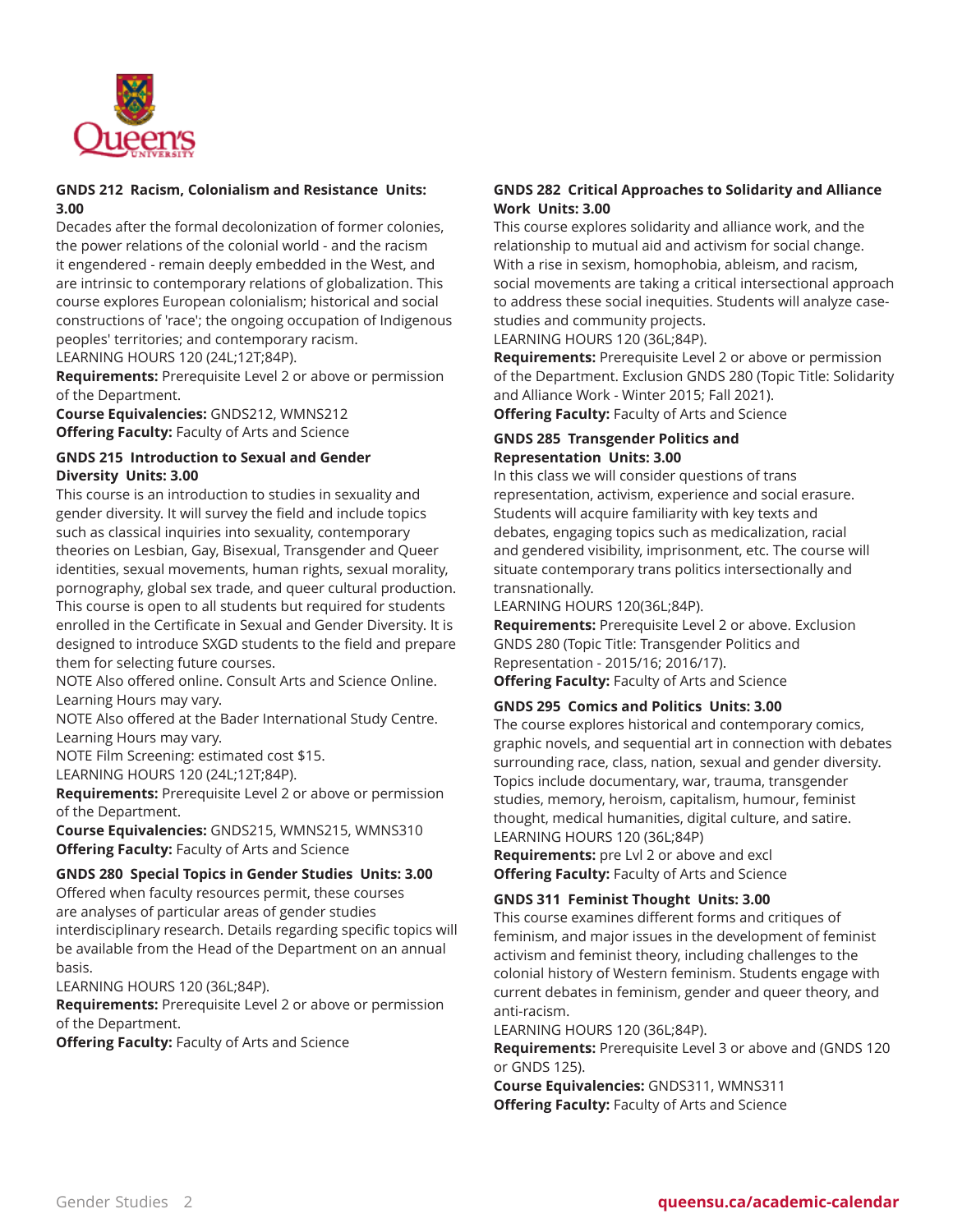

#### **GNDS 312 Black Feminisms Units: 3.00**

Studies in black women's and black gender politics in Canada, the U.S.A., and the Caribbean.

LEARNING HOURS 120 (36L;84P).

**Requirements:** Prerequisite Level 3 or above or permission of the Department.

**Course Equivalencies:** GNDS312, WMNS312 **Offering Faculty:** Faculty of Arts and Science

#### **GNDS 315 Feminist Pedagogies Units: 3.00**

This course looks at teaching and learning, in formal and informal educational settings, from feminist perspectives. Explores difference (race, class, gender, sexuality, ability), social justice and activism, power and empowerment, critique and transformation, experience, and reflexivity. Students will develop their feminist pedagogical values and skills. LEARNING HOURS 120 (36L;84P).

**Requirements:** Prerequisite Level 3 or above or permission of the Department.

**Course Equivalencies:** GNDS315, WMNS315 **Offering Faculty:** Faculty of Arts and Science

#### **GNDS 320 HIV/AIDS Movements: Histories of Community Health Activism Units: 3.00**

Centers historical movements in communities affected by AIDS as sources of unique critical theories of disease, health, power and social change. Highlights how testimonies, cultural and creative work, and social research in community-based AIDS activism inspire current critical theory and feminist, queer, disability, and critical race studies.

LEARNING HOURS 120 (36L;84P).

**Requirements:** Prerequisite Level 3 or above or permission of the Department.

**Offering Faculty:** Faculty of Arts and Science

#### **GNDS 321 Gendering Opportunities - Women's Work Units: 3.00**

This course offers an interdisciplinary framework of feminist thought on women, work and employment opportunities. It takes a comparative look at socio-political feminist theories on work and employment in different social and cultural contexts.

LEARNING HOURS 120 (36L;84P).

**Requirements:** Prerequisite Level 3 or permission of the Department.

**Course Equivalencies:** GNDS321, WMNS321 **Offering Faculty:** Faculty of Arts and Science

#### **GNDS 325 Indigenous Meanings of Reproduction and Health Units: 3.00**

Indigenous meanings of reproduction and health will form the core of this course. We will discuss the bio-medical model and examine how it has influenced the health of Indigenous peoples, with a particular focus on maternity care in Canada. We will discuss contradictions and incongruencies in an open, respectful, and thought-provoking manner.

LEARNING HOURS 120(36L;84P)

**Requirements:** Prerequisite Level 3 or above Exclusion No more than 3.0 Units from GNDS 380 special topics with the same title taught Winter 2019

**Offering Faculty:** Faculty of Arts and Science

#### **GNDS 326 Gender Diaspora and the Arts Units: 3.00** This course explores transnational realities and diasporic

experience, with particular attention to gender and sexuality, through the arts.

LEARNING HOURS 120 (36L;84P). **Requirements:** Prerequisite Level 3 or above. **Course Equivalencies:** GNDS326, WMNS326 **Offering Faculty:** Faculty of Arts and Science

#### **GNDS 330 Gender and the Global South Units: 3.00**

This course examines gender in an international context with emphasis on current global issues of women and development. Topics include gendering international political economy, women's health and sexualities, and forms of struggle, resistance and change in non-western contexts. LEARNING HOURS 120 (36L;84P).

**Requirements:** Prerequisite Level 3 or above or permission of the Department.

**Course Equivalencies:** GNDS330, WMNS330 **Offering Faculty:** Faculty of Arts and Science

# **GNDS 335 Science Fiction and Fantasy Units: 3.00**

This course examines ways in which science fiction and fantasy writers use technology and the fantastic as tools for the deconstruction and reconstruction of gendered categories. The emphasis is on contemporary novels as offering deliberate and sophisticated interventions in major discourses in gender studies, with attention to issues of race, class, and nationhood.

LEARNING HOURS 120 (36L;84P).

**Requirements:** Prerequisite Level 3 or above or permission of the Department.

**Course Equivalencies:** GNDS335, WMNS217, WMNS335 **Offering Faculty:** Faculty of Arts and Science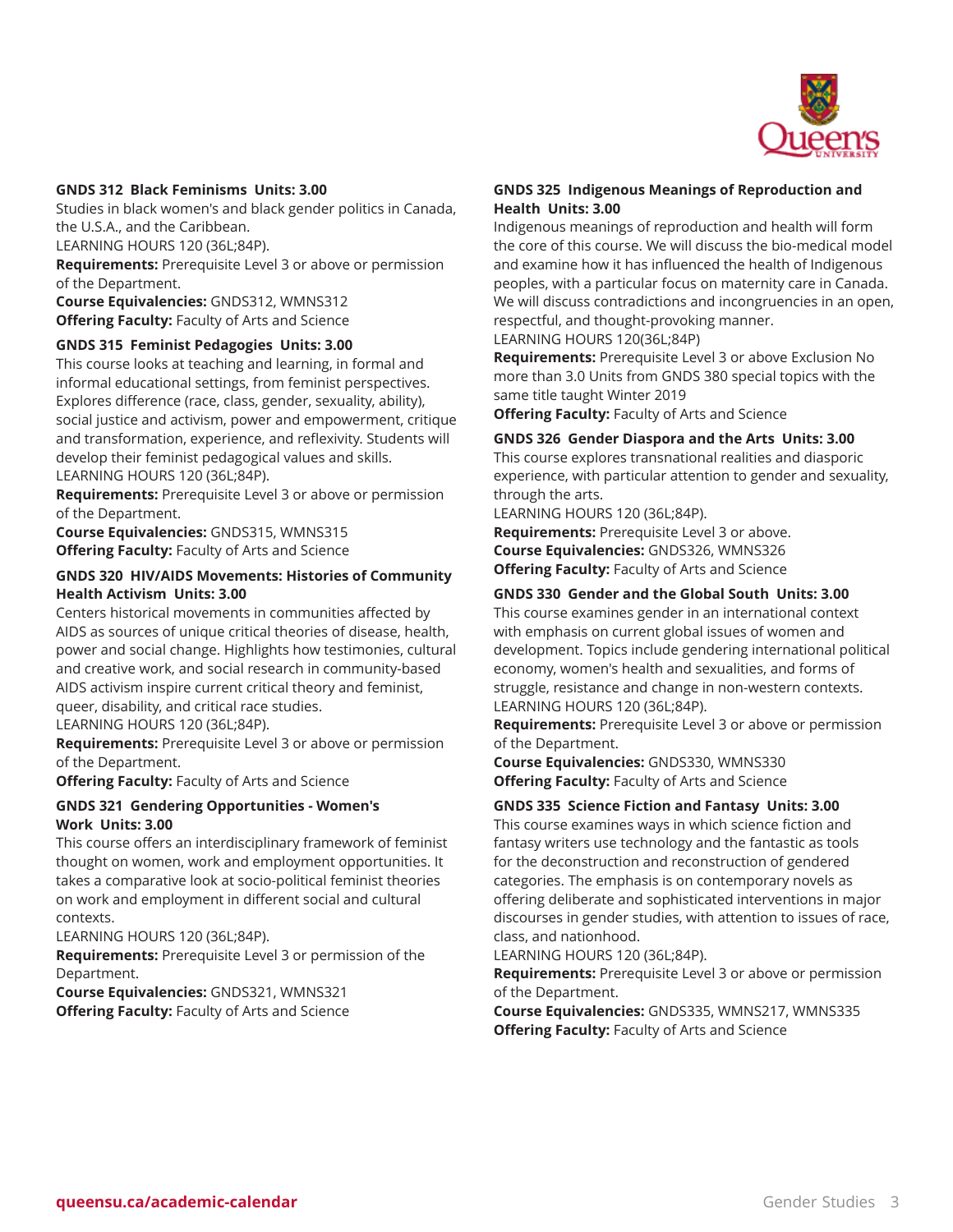

#### **GNDS 340 Indigenous Women, Feminism and Resistance Units: 3.00**

Examines scholarship, creative works, and activism by Indigenous women as a basis for introducing Indigenous feminist thought. Cases examine the many ways that Indigenous women and LGBTQ/Two-Spirit people participate in Indigenous nations, experience and resist settler colonialism, and work for Indigenous decolonization. LEARNING HOURS 120 (36L;84P).

**Requirements:** Prerequisite Level 3 or above or permission of the Department.

**Course Equivalencies:** GNDS340, WMNS340 **Offering Faculty:** Faculty of Arts and Science

## **GNDS 345 Research Methods in Gender Studies Units: 3.00**

This course provides a critical interdisciplinary introduction to methods and methodological issues in gender studies research.

LEARNING HOURS 120 (36L;84P).

**Requirements:** Prerequisite Level 3 or above and (GNDS 120 or GNDS 125).

**Course Equivalencies:** GNDS345, WMNS230, WMNS345 **Offering Faculty:** Faculty of Arts and Science

# **GNDS 350 Feminism Body & Visual Cult Units: 3.00**

This course will explore how the visual constructs and/or subverts 'woman' as a cultural category. An emphasis will be placed upon the female body as it intersects with class and race. Readings from art history, history, cultural theory and feminist theory will be considered.

NOTE Also offered at the Bader International Study Centre LEARNING HOURS 120 (36L;84P).

**Requirements:** Prerequisite Level 3 or above or permission of the Department.

**Course Equivalencies:** GNDS350, WMNS350 **Offering Faculty:** Faculty of Arts and Science

# **GNDS 351 Gender Dress & Fashion Units: 3.00**

An investigation of gender as it is constructed in historical and contemporary dress and fashion. The focus will be upon visual culture and material culture.

LEARNING HOURS 120 (36L;84P).

**Requirements:** Prerequisite Level 3 or above or permission of the Department.

**Course Equivalencies:** GNDS351, WMNS351 **Offering Faculty:** Faculty of Arts and Science

# **GNDS 352 Gender, Cloth and Globalization Units: 3.00**

This course will examine the gendered history of the production and consumption of cloth, the impact of changing technologies on the textile industry since the 18th century, and the ensuing tensions between the industrial and the hand-crafted.

LEARNING HOURS 120 (36L;84P).

**Requirements:** Prerequisite Level 3 or above or permission of the Department.

**Course Equivalencies:** GNDS352, WMNS352 **Offering Faculty:** Faculty of Arts and Science

#### **GNDS 360 Masculinities: Cross Cultural Perspectives Units: 3.00**

Considers the main themes in the history of masculinity and male sexuality, especially 'dissident' or subaltern masculinities internationally, and women's roles in shaping ideologies of masculinity. Topics include the theorization of masculinity, initiation rituals, family and parenting, violence, sports, homophobia, sexual practices, colonialism, science/ epistemology and men and feminism.

LEARNING HOURS 120 (36L;84P).

**Requirements:** Prerequisite Level 3 or above or permission of the Department.

**Course Equivalencies:** GNDS360, WMNS360 **Offering Faculty:** Faculty of Arts and Science

#### **GNDS 365 Gender Dialogues: Jewish, Muslim and Christian Units: 3.00**

This course takes an intersectional approach to contemporary interfaith dialogues, with the aim of exploring and developing religious, ethical, and cultural literacies. The course considers the construction of gender norms, stereotypes, cultural expectations, religious expectations and practices, and state policies post 9/11.

NOTE Also offered at the Bader International Study Centre. LEARNING HOURS 120 (36L;84P).

**Requirements:** Prerequisite Level 3 or above or permission of the Department.

**Course Equivalencies:** GNDS365, WMNS365 **Offering Faculty:** Faculty of Arts and Science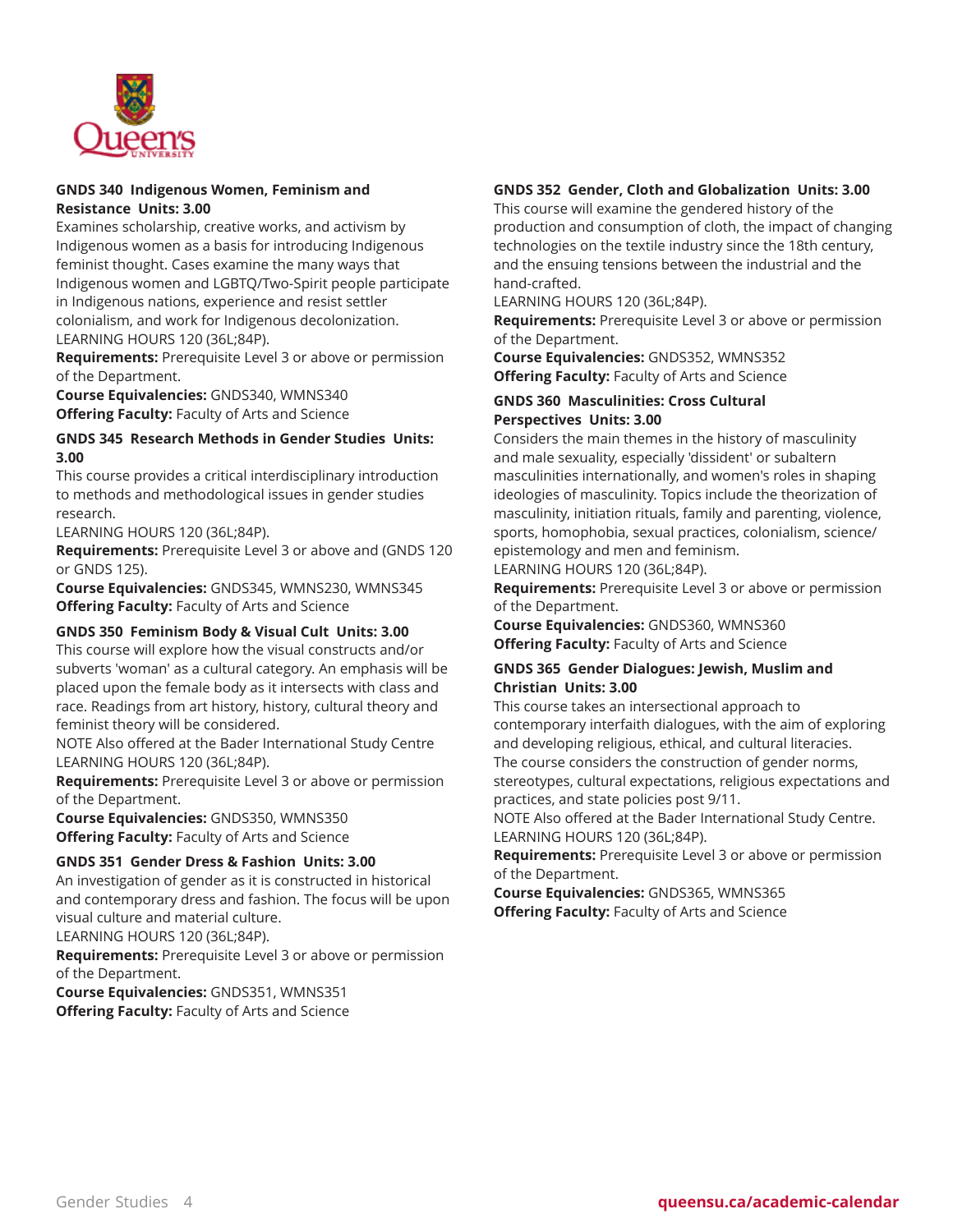

#### **GNDS 370 Writing Lives: Feminism and Women's Writing Units: 3.00**

Using feminist, trans and queer theory, critical race, disability studies, literary and cultural criticism, this course explores women's writing in a wide range of genres, with emphases on memory and self-narration and the ways in which subjects located or rejected as 'women' contend with binary, racialized and classed frames of gender.

LEARNING HOURS 120 (36L;84P).

**Requirements:** Prerequisite Level 3 or above or permission of the Department.

**Course Equivalencies:** GNDS370, WMNS370 **Offering Faculty:** Faculty of Arts and Science

## **GNDS 375 Queer/Race Studies Units: 3.00**

This course explores current theory in queer studies by centrally examining the interdependence of race, sexuality, and gender. The course foregrounds the critical insights that follow sustained study of race in queer studies, and of queer matters in critical race, Indigenous, global, and diaspora studies.

LEARNING HOURS 120 (36L;84P).

**Requirements:** Prerequisite Level 3 or above or permission of the Department.

**Offering Faculty:** Faculty of Arts and Science

#### **GNDS 380 Special Topics in Gender Studies Units: 3.00**

Offered when faculty resources permit, these courses are analyses of particular areas of gender studies interdisciplinary research. Details regarding specific topics will be available from the Head of the Department on an annual basis.

LEARNING HOURS 120 (36L;84P).

**Requirements:** Prerequisite Level 3 or above or permission of the Department.

**Offering Faculty:** Faculty of Arts and Science

#### **GNDS 401 Debates on Feminism and Islam Units: 3.00**

This course focuses on the theories, political activities, and organizing of Islamic feminists. It situates itself in relation to contemporary debates around the status of women in Islam and problematizes the nature of feminism and its assumed relationship to Islam. The course will focus on questions of religion, race, class, and nationalism in relation to Islam and Muslim women. This course contains an intensive and independent study component. LEARNING HOURS 120 (36S;84P) **Requirements:** 3rd yr in a GNDS or SXGD plan **Offering Faculty:** Faculty of Arts and Science

## **GNDS 410 Special Topics in Gender Studies Units: 3.00**

Offered when faculty resources permit, these courses are intensive analyses of particular areas of gender studies interdisciplinary research. Details regarding specific topics will be available from the Head of the Department on an annual basis.

LEARNING HOURS 120(36S;84P).

**Requirements:** Prerequisite (Level 3 or above and registration in a GNDS Major or Medial Plan or the SXGD Certificate) or permission of the Department. **Course Equivalencies:** GNDS410, WMNS410 **Offering Faculty:** Faculty of Arts and Science

#### **GNDS 412 Seminar in Sexual and Gender Diversity Units: 3.00**

This course provides an advanced study in specific topics and theories relating to the fields of sexual and gender diversity. Topics may change from year to year. This course contains an intensive and independent study component. LEARNING HOURS 120 (36S;84P).

**Requirements:** Prerequisite (Level 3 or above and registration in a GNDS Major or Medial Plan or the SXGD Certificate) or permission of the Department. **Course Equivalencies:** GNDS412; WMNS412 **Offering Faculty:** Faculty of Arts and Science

#### **GNDS 421 Gender and Poverty Units: 3.00**

This course is designed to provide an in depth exploration of poverty issues in Canada. It includes discussions about working poor and welfare poor and addresses how race and sexuality can compound the issues of poverty. The course will also acknowledge how poor people are actively engaged in attempting to improve their lives through anti-poverty organizing. This course contains an intensive and independent study component.

LEARNING HOURS 120 (36S;84P).

**Requirements:** Prerequisite (Level 3 or above and registration in a GNDS Major or Medial Plan or the SXGD Certificate) or permission of the Department. Exclusion POLS 318; POLS 382.

**Course Equivalencies:** GNDS421; WMNS421 **Offering Faculty:** Faculty of Arts and Science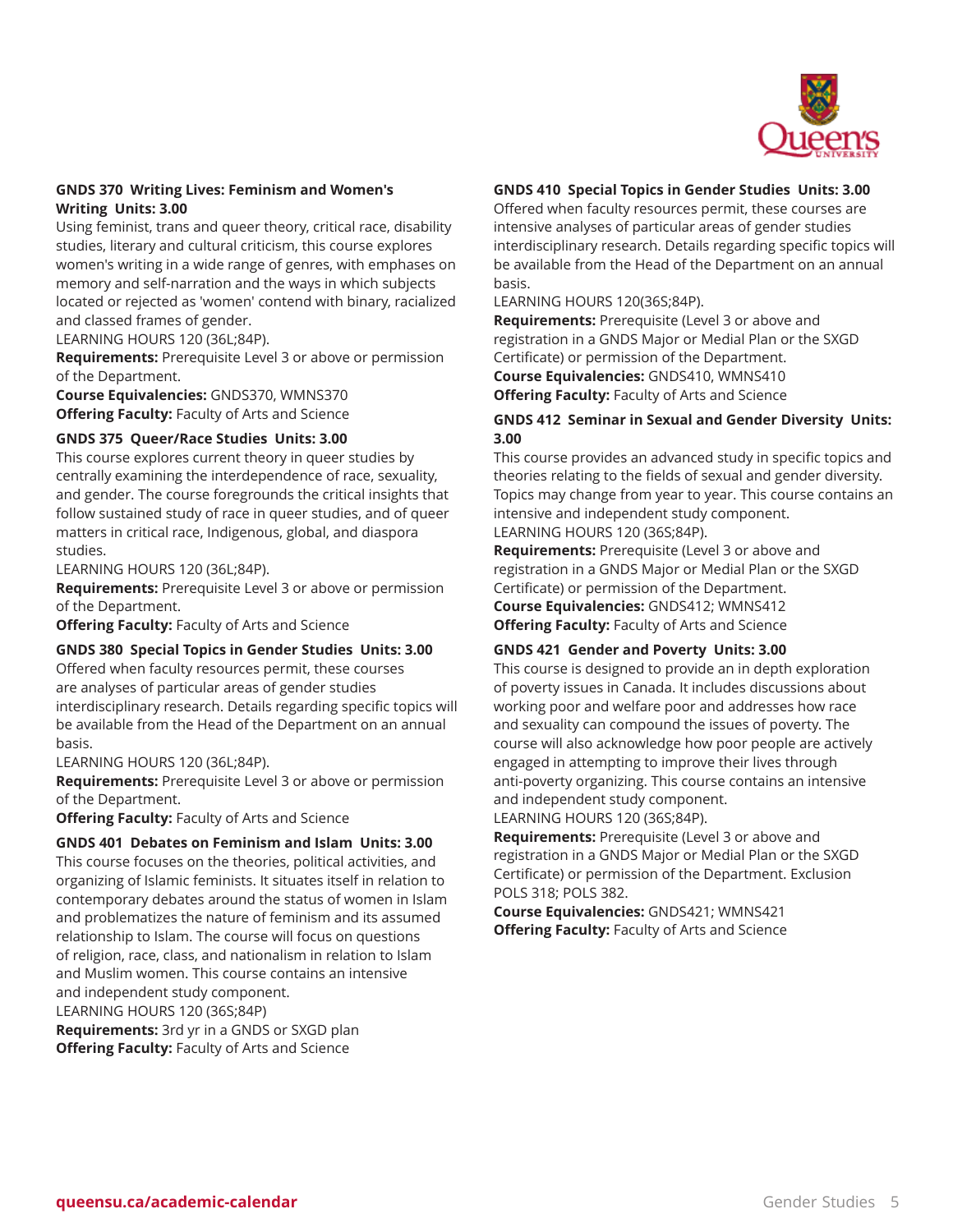

## **GNDS 427 Towards the Human: Race and the Politics of Expression Units: 3.00**

This interdisciplinary seminar will explore the ways in which modernity shapes cultural 'difference' and 'the human'. Readings will focus on the racial and geographic contours of colonialism, transatlantic slavery and The Enlightenment in order to bring into focus communities that challenge racial-sexual categorization through creative expression (music, fiction, poetry, and visual art as well as theory). This course contains an intensive and independent study component.

LEARNING HOURS 120(36S;84P)

**Requirements:** Pre lvl 3 or above in GNDS/SXG **Course Equivalencies:** GNDS427; WMNS427 **Offering Faculty:** Faculty of Arts and Science

#### **GNDS 428 Gender Performance Units: 3.00**

This advanced seminar addresses some of the many meanings and manifestations of 'gender performance' in literature and popular culture. Primary sources include a wide variety of media - novels, plays, poems, films, magazines and cartoons. Primary material will be balanced with careful consideration of work in areas such as feminist theory, identity politics, queer and performance theory. This course contains an intensive and independent study component. LEARNING HOURS 120(36S;84P)

**Requirements:** Pre lvl 3 or above in GNDS **Course Equivalencies:** GNDS428; WMNS428 **Offering Faculty:** Faculty of Arts and Science

#### **GNDS 432 Settler Colonialism and Indigenous Politics Units: 3.00**

Examines critical theories and case studies of politics and governance in Indigenous and settler societies, based in Indigenous feminist thought. Cases examine the relation between nationality, gender, and sexuality within colonial relations of rule, methods of Indigenous governance, Indigenous sovereignty struggles, and theories and practices of decolonization. This course contains an intensive and independent study component. LEARNING HOURS 120 (36S;84P) **Requirements:** Pre lvl 3 or above in GNDS/SXG

**Course Equivalencies:** GNDS432; WMNS432 **Offering Faculty:** Faculty of Arts and Science

#### **GNDS 440 Social Justice Practicum: Learning through Community Organizing and Activism Units: 6.00**

A seminar in which students work in and outside the classroom on community organizing projects. Students reflect on how feminist, anti-racist, and queer theory can be integrated with real world practices.

LEARNING HOURS 240 (36S;72Pc;132P).

**Requirements:** Prerequisite (Level 3 or above and registration in a GNDS Major or Medial Plan or the SXGD Certificate) or permission of the Department. **Course Equivalencies:** GNDS440, WMNS440 **Offering Faculty:** Faculty of Arts and Science

#### **GNDS 445 Feminist and Queer Ethnography Units: 3.00**

Examines feminist ethnography and queer ethnography as distinct subfields, areas of inquiry, writing genres and ethical methods in research and social life. Topics: historical uses of ethnography and feminist/queer/trans critiques of them; adaptations of ethnography to trans, queer, and feminist work; ethnography's importance to gender studies. LEARNING HOURS 120 (12L;24S;36G;48P).

**Requirements:** Prerequisite (Level 3 or above and registration in a GNDS Major or Medial Plan or the SXGD Certificate) or permission of the Department. **Offering Faculty:** Faculty of Arts and Science

#### **GNDS 480 Special Topics in Gender Studies Units: 3.00**

Offered when faculty resources permit, these courses are analyses of particular areas of gender studies interdisciplinary research.

LEARNING HOURS 120 (36S;84P).

**Requirements:** Prerequisite (Level 3 or above and registration in a GNDS Major or Medial Plan or the SXGD Certificate) or permission of the Department. **Offering Faculty:** Faculty of Arts and Science

**GNDS 510 Directed Special Studies Units: 6.00 Course Equivalencies:** GNDS510, WMNS510 **Offering Faculty:** Faculty of Arts and Science

#### **GNDS 520 Directed Special Studies Units: 3.00**

In consultation with the Head of the Department, students arrange their reading with individual Gender Studies faculty, and are expected to write reports on their readings and to discuss them throughout the term with that faculty supervisor.

LEARNING HOURS 120 (9I;111P).

**Requirements:** Prerequisite (Level 3 or above and registration in a GNDS Major or Medial Plan or the SXGD Certificate) or permission of the Department. Exclusion GNDS 510; GNDS 530.

**Course Equivalencies:** GNDS520, WMNS520 **Offering Faculty:** Faculty of Arts and Science